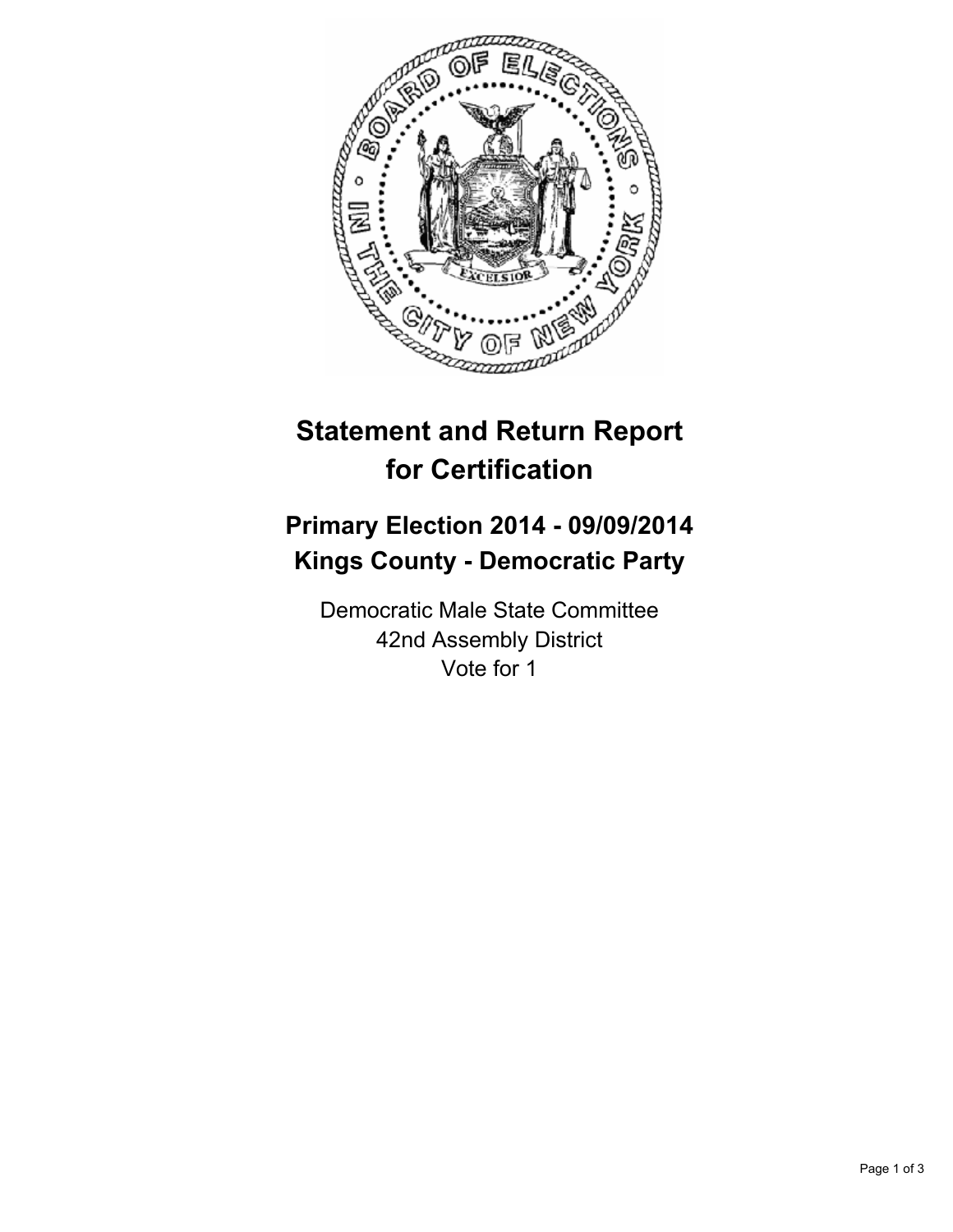

## **Assembly District 42**

| <b>PUBLIC COUNTER</b>                                    | 5,876          |
|----------------------------------------------------------|----------------|
| <b>EMERGENCY</b>                                         | 0              |
| ABSENTEE/MILITARY                                        | 139            |
| <b>FEDERAL</b>                                           | 0              |
| <b>SPECIAL PRESIDENTIAL</b>                              | 0              |
| <b>AFFIDAVIT</b>                                         | 64             |
| <b>Total Ballots</b>                                     | 6,079          |
| Less - Inapplicable Federal/Special Presidential Ballots | 0              |
| <b>Total Applicable Ballots</b>                          | 6,079          |
| <b>EDWARD POWELL</b>                                     | 2,258          |
| <b>VICTOR A. JORDAN</b>                                  | 1,523          |
| BERNARD ROSENBERG (WRITE-IN)                             | 1              |
| DAVID BLOOMFIELD (WRITE-IN)                              | 1              |
| DAVID LEVIN (WRITE-IN)                                   | 1              |
| JIMMY MCMILLAN (WRITE-IN)                                | $\overline{2}$ |
| JUSTIN WEDDLE (WRITE-IN)                                 | 1              |
| MOSHE HERZBERG (WRITE-IN)                                | 1              |
| NISAN ZAGHI (WRITE-IN)                                   | 1              |
| SAM GILBERT (WRITE-IN)                                   | 1              |
| TOM LEGER (WRITE-IN)                                     | 1              |
| UNATTRIBUTABLE WRITE-IN (WRITE-IN)                       | 9              |
| <b>Total Votes</b>                                       | 3,800          |
| Unrecorded                                               | 2,279          |